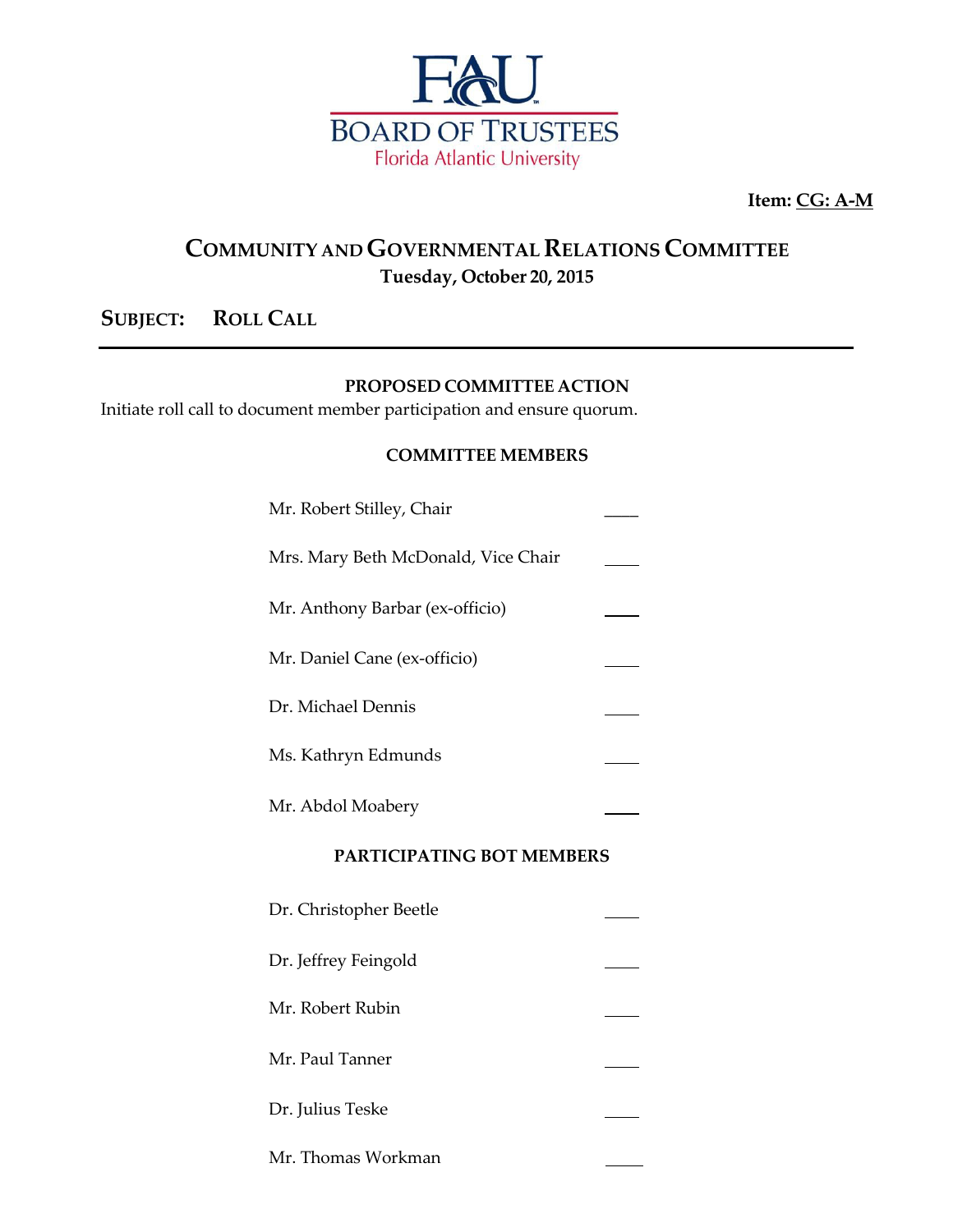

# **COMMUNITY AND GOVERNMENTAL RELATIONS COMMITTEE**

# **Meeting Minutes of June 15, 2015**

## **SP: A-M Roll Call:**

Trustee Anthony Barbar, called the meeting to order and initiated the roll call. Communicated that Chair Stilley and Vice Chair McDonald were not there and he would be their replacement. In addition to Trustee Barbar, the following committee members were present: Trustee Daniel Cane (ex-officio); Trustee Kathryn Edmunds and Trustee Michael Dennis.

Other Trustees attending the meeting included: Trustee Paul Tanner; Trustee Julius Teske; Trustee Christopher Beetle and Trustee Thomas Workman.

A quorum was present and the committee was called to order.

The following university officials participated: Dr. John Kelly, University President; Ms. Stacy Volnick, Vice President, Administrative Affairs & Chief Administrative Officer and Interim Vice President of Institutional Advancement; Mr. David Kian, Vice President, Legal Affairs and General Counsel and Mr. Ryan Britton, Director of State Relations.

Trustee Barbar called for approval of the April 21, 2015 meeting minutes. A motion was made and seconded to approve meeting minutes without change or correction. No discussion or commentary followed. The motion passed unanimously.

Trustee Barbar invited VP Volnick to approach the podium to give the update.

### CG: I-1 Legislative Update:

VP Volnick thanked The Board for their time. Ryan Britton is on the phone; as you know he is currently in Tallahassee working hard for us but will give us a brief update and answer any questions you might have.

VP Volnick invited Ryan Britton, Director of State Relations to begin with the update via telephone.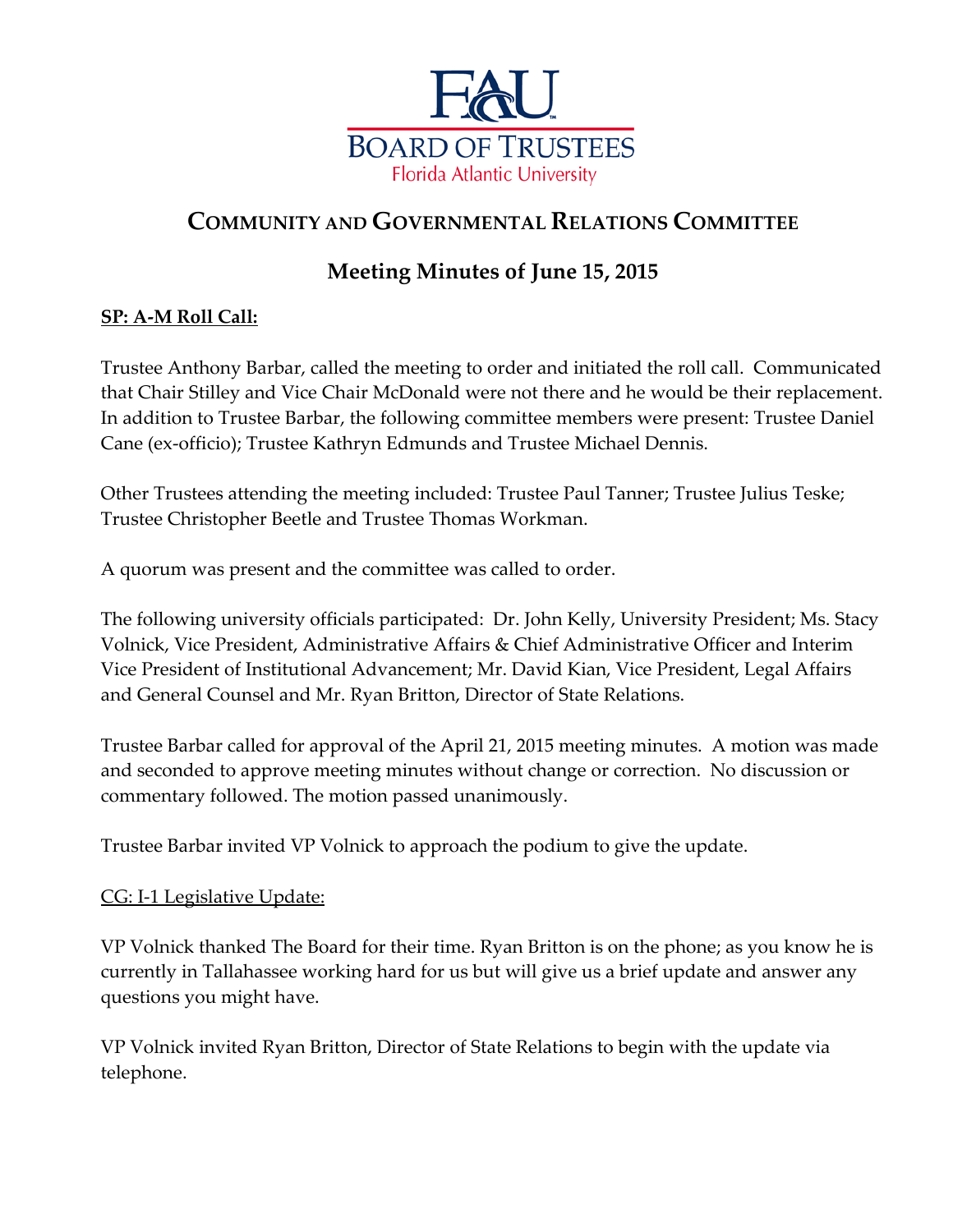I apologize for not being there in person, I am in Tallahassee as the legislature is getting to the end of their special session. The regular session as everyone at this point probably knows ended abruptly at an impasse, there was a significant budget problem basically revolving around medicaid expansion and the low income pool healthcare program and how the legislature was going to deal with that. Because it ended abruptly most of the policy bills especially related to education ended up not passing. No budget was passed during the regular session and policy bills related to service requirement or bright future scholarship, expanded dual enrollment benefits for private and home schooled students, framework for public/private partnerships, allowing concealed weapon holders to carry guns on campus and realigning the state college systems mission; all of that ended up not passing at the end of session.

There were two things related to higher education that did pass at the end of the regular session that were of significance importance to us. One is the expansion of Veterans benefits to not just Veterans but their dependents. Last year in the regular session we passed in state tuition rates for Veterans; this year we passed the expansion of those in state tuition rates to not just Veterans but their dependents; spouses and children. In addition there was also a focus this year on individuals with disabilities. The legislature created The Florida Achieving a Better Life Experience Program or the ABLE Program which assist individuals with disabilities to save money without losing their eligibility for state and federal benefits. The Senate President Andy Gardiner has been focused on expanding opportunities and increasing benefits and resources for individuals with disabilities and that was one of the other pieces of legislation that passed.

There were a handful of other smaller bills related to higher education that passed during the regular session but obviously the majority of focus was on the budget. The budget didn't pass and so the legislature called a special session that ran from the 1st of this month and it will finish this Friday on the 19<sup>th</sup> and has focused mainly on the passage of a balanced budget. The Chambers have reached consensus on most of the budgetary categories however education is the last budget category that remains to be closed out, they expect that to happen today and as a result of that happening hopefully by this afternoon or this evening the budget will be on members' desks tomorrow morning which is Tuesday. They'll have to wait a statutory required 72hrs before they can vote on final passage, the substance of the budget will not change in that 72hrs but if it is printed tomorrow morning and put on members' desks they cannot vote on it until Friday morning so that is what they're hoping to finish negotiations today and put the budget on members' desks tomorrow.